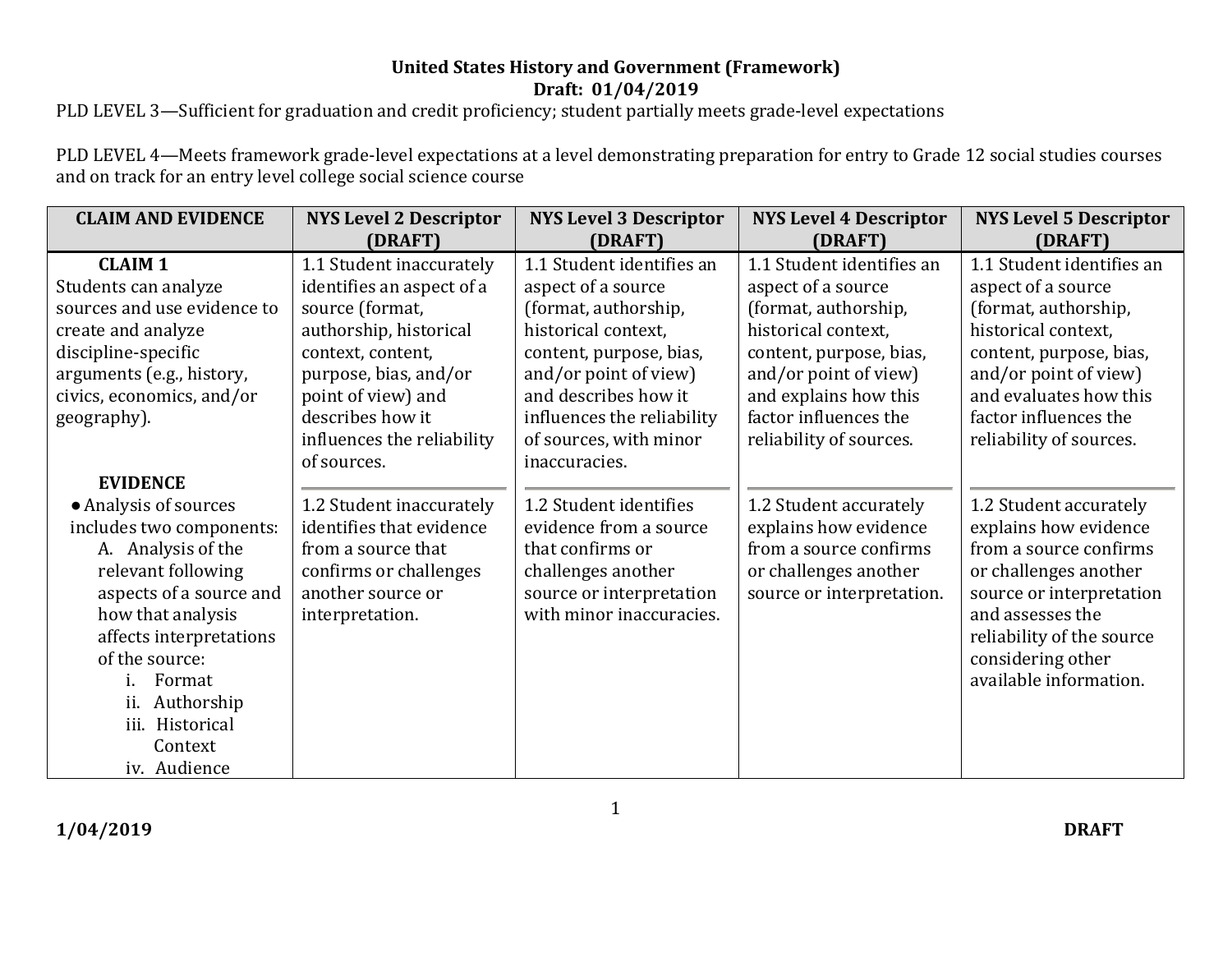| Content<br>V.<br>Purpose<br>vi.<br>vii. Bias<br>viii. Point of View<br>B. Corroboration<br>Explaining<br>i.<br>relationships<br>between multiple<br>sources<br>ii. Explaining the | 1.3 Student uses<br>irrelevant and or<br>disconnected evidence<br>from multiple sources to<br>support or refute a claim<br>or an argument without<br>reference to perspective<br>or historical context. | 1.3 Student uses relevant<br>evidence from multiple<br>sources to support or<br>refute a claim or an<br>argument without<br>reference to perspective<br>or historical context. | 1.3 Student uses relevant<br>evidence from multiple<br>sources to support or<br>refute a claim or an<br>argument with reference<br>to perspective and/or<br>historical context. | 1.3 Student uses relevant<br>evidence from multiple<br>sources to support or<br>refute a claim or an<br>argument and proposes<br>alternate interpretations,<br>with reference to<br>perspective and/or<br>historical context. |
|-----------------------------------------------------------------------------------------------------------------------------------------------------------------------------------|---------------------------------------------------------------------------------------------------------------------------------------------------------------------------------------------------------|--------------------------------------------------------------------------------------------------------------------------------------------------------------------------------|---------------------------------------------------------------------------------------------------------------------------------------------------------------------------------|-------------------------------------------------------------------------------------------------------------------------------------------------------------------------------------------------------------------------------|
| relationship<br>between sources<br>and discipline-<br>specific arguments<br>iii. Reliability of<br>the source $(s)$ in<br>light of analysis                                       | 1.4 Student evaluates a<br>claim or argument using<br>invalid evidence or<br>sources.                                                                                                                   | 1.4. Student evaluates a<br>claim or argument using<br>support from isolated<br>evidence from one or<br>more sources.                                                          | 1.4 Student evaluates an<br>argument using well-<br>chosen evidence from<br>multiple sources,<br>appropriately<br>considering<br>contradictory evidence.                        | 1.4 Student evaluates an<br>argument using<br>convincing evidence from<br>multiple sources,<br>thoroughly addressing<br>contradictory evidence.                                                                               |
| • Creation of discipline-<br>specific arguments (e.g.,<br>history, civics, economics,<br>and/or geography)<br>includes:<br>A. An appropriate                                      | 1.5 Student makes an<br>implausible claim or<br>argument using<br>irrelevant and/or<br>disconnected evidence<br>from sources.                                                                           | 1.5 Student presents a<br>plausible claim or<br>argument using relevant<br>evidence from sources.                                                                              | 1.5 Student constructs a<br>coherent claim or<br>argument using relevant<br>evidence from sources.                                                                              | 1.5 Student constructs a<br>strong, coherent claim or<br>argument by integrating<br>relevant evidence from<br>sources.                                                                                                        |
| discipline-specific<br>claim<br>B. Reasoning that<br>supports the claim $(s)$<br>C. Evidence from<br>source(s) and events<br>to support argument                                  | 1.6 Student describes the<br>relationship between a<br>given set of<br>sources/documents and<br>may use irrelevant<br>and/or disconnected<br>evidence.                                                  | 1.6 Student explains how<br>a given set of<br>sources/documents are<br>related, using relevant<br>evidence.                                                                    | 1.6 Student interprets<br>and explains how a given<br>set of sources/<br>documents are related,<br>using historical context<br>and relevant evidence.                           | 1.6 Student creates a<br>historically accurate<br>interpretation of how a<br>given set of sources/<br>documents are related,<br>using historical context<br>and relevant evidence.                                            |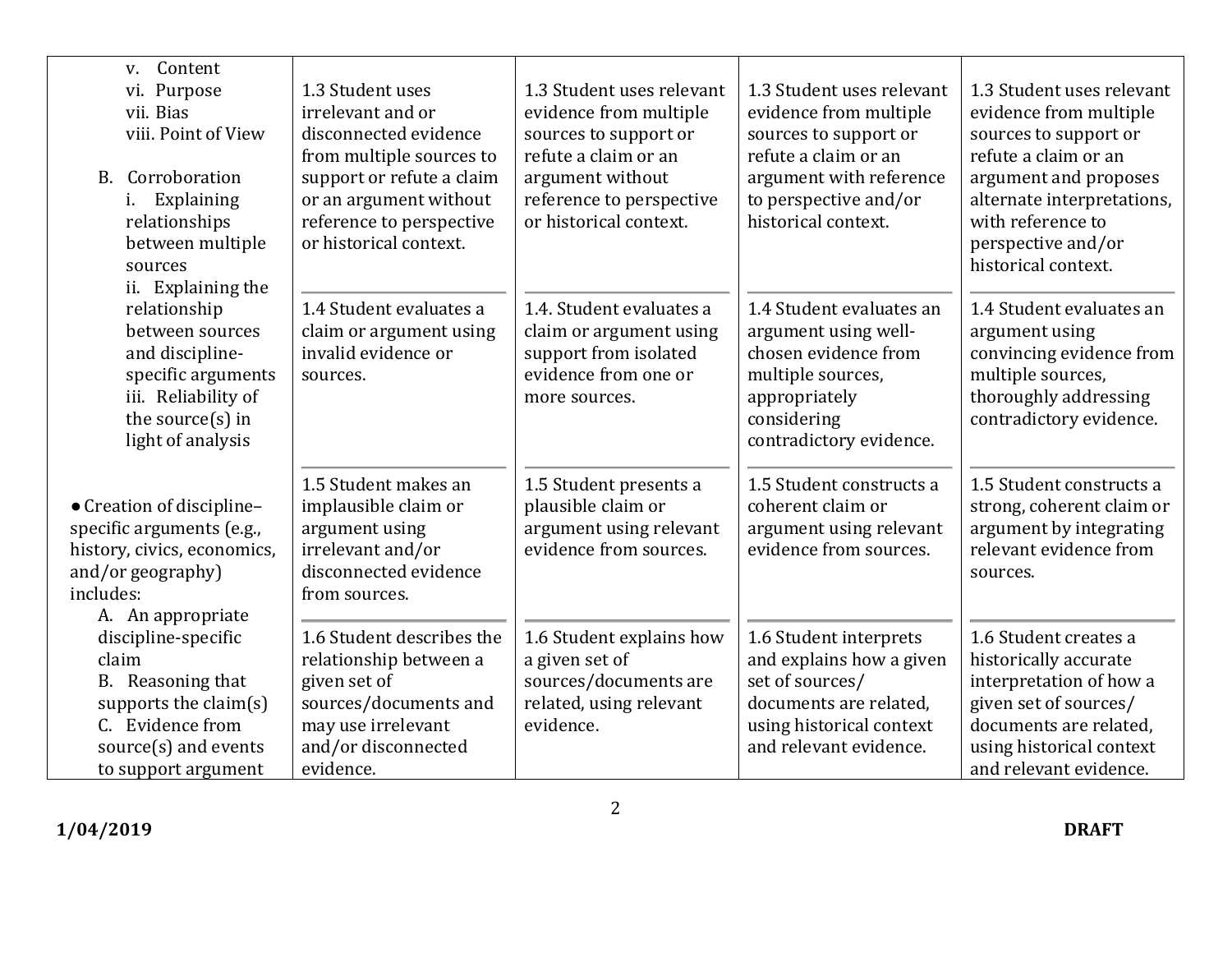| • Analysis of discipline-<br>specific claim(s) or<br>arguments includes:<br>A. Identification of<br>discipline-specific (e.g.,<br>history, civics,<br>economics, and/or<br>geography) claim(s) or<br>argument(s)<br>B. Selection and<br>analysis of evidence<br>from source(s) and<br>events to support or<br>refute the claim(s) or<br>argument(s)<br>C. Analysis of validity<br>of the claim(s) or<br>argument(s)<br>considering all<br>available evidence | 1.7 Student supports or<br>refutes the validity of a<br>claim/argument by using<br>opinion, or without the<br>support of sources. | 1.7 Student supports or<br>refutes the validity of a<br>claim/argument by<br>explaining the reliability<br>of the sources used to<br>make the claim. | 1.7 Student evaluates the<br>validity of a<br>claim/argument by<br>analyzing the reliability<br>of sources used to make<br>the claim. | 1.7 Student evaluates the<br>validity of a<br>claim/argument by<br>analyzing the reliability<br>of sources used to make<br>the claim and proposes<br>alternative<br>interpretations. |
|--------------------------------------------------------------------------------------------------------------------------------------------------------------------------------------------------------------------------------------------------------------------------------------------------------------------------------------------------------------------------------------------------------------------------------------------------------------|-----------------------------------------------------------------------------------------------------------------------------------|------------------------------------------------------------------------------------------------------------------------------------------------------|---------------------------------------------------------------------------------------------------------------------------------------|--------------------------------------------------------------------------------------------------------------------------------------------------------------------------------------|
| 3                                                                                                                                                                                                                                                                                                                                                                                                                                                            |                                                                                                                                   |                                                                                                                                                      |                                                                                                                                       |                                                                                                                                                                                      |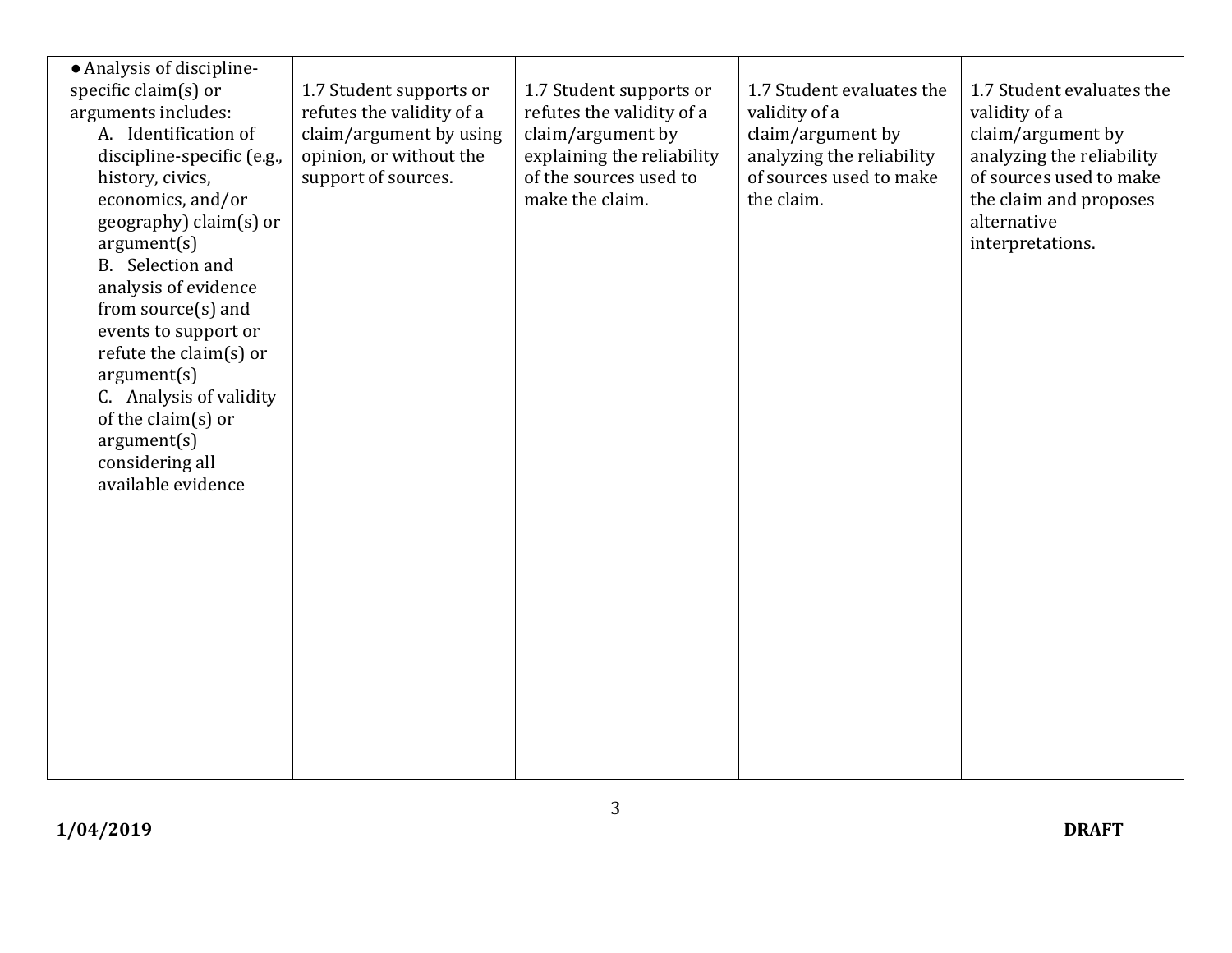| <b>CLAIM 2</b><br>Students can analyze how<br>historic events are related<br>chronologically and the<br>historic, political, social,<br>economic, and/or<br>geographic causes and<br>effects of those events.                                                                                                               | 2.1 Student identifies a<br>time period, but<br>inaccurately defines the<br>historical, political, social,<br>economic, and/or<br>geographic<br>characteristics associated<br>with the period.                                                                   | 2.1 Student identifies a<br>time period and defines<br>the historical, political,<br>social, economic, and/or<br>geographic<br>characteristics associated<br>with the period.                                                                                                                 | 2.1 Student identifies a<br>time period or periods<br>and categorizes events<br>that are associated with<br>that period or periods,<br>including historical,<br>political, social,<br>economic, and/or                                                                             | 2.1 Student identifies a<br>time period or periods<br>and categorizes events<br>that are associated with<br>that period or periods,<br>explaining her/his<br>reasoning including<br>historical, political, social,                                                |
|-----------------------------------------------------------------------------------------------------------------------------------------------------------------------------------------------------------------------------------------------------------------------------------------------------------------------------|------------------------------------------------------------------------------------------------------------------------------------------------------------------------------------------------------------------------------------------------------------------|-----------------------------------------------------------------------------------------------------------------------------------------------------------------------------------------------------------------------------------------------------------------------------------------------|------------------------------------------------------------------------------------------------------------------------------------------------------------------------------------------------------------------------------------------------------------------------------------|-------------------------------------------------------------------------------------------------------------------------------------------------------------------------------------------------------------------------------------------------------------------|
| <b>EVIDENCE</b>                                                                                                                                                                                                                                                                                                             |                                                                                                                                                                                                                                                                  |                                                                                                                                                                                                                                                                                               | geographic<br>characteristics.                                                                                                                                                                                                                                                     | economic, and/or<br>geographic<br>characteristics.                                                                                                                                                                                                                |
| • Analysis includes<br>identification and<br>explanation of:<br>A. Continuity and<br>change over time<br>B. Long-term and                                                                                                                                                                                                   | 2.2 Student identifies<br>events in chronological<br>sequence with minor<br>inaccuracies.                                                                                                                                                                        | 2.2 Student identifies<br>related events in<br>chronological sequence.                                                                                                                                                                                                                        | 2.2 Student identifies and<br>describes related events<br>in chronological<br>sequence.                                                                                                                                                                                            | 2.2 Student identifies and<br>analyzes related events<br>in chronological<br>sequence.                                                                                                                                                                            |
| proximate factors that<br>influenced changes<br>over time (e.g., ideas,<br>individuals, groups,<br>technological<br>developments,<br>physical settings)<br>C. Causes and effects<br>using historic, political,<br>social, economic,<br>and/or geographic<br>lenses<br>D. Characteristics of<br>historical time<br>period(s) | 2.3 Student confuses the<br>historic, political, social,<br>economic, and/or<br>geographic factors (e.g.,<br>ideas, individuals,<br>groups, technical<br>developments, physical<br>settings) that influence<br>change and/or continuity<br>within a time period. | 2.3 Student identifies the<br>historic, political, social,<br>economic, and/or<br>geographic factors (e.g.,<br>ideas, individuals,<br>groups, technical<br>developments, physical<br>settings) that influence<br>change and/or continuity<br>within a time period with<br>minor inaccuracies. | 2.3 Student identifies and<br>explains the historic,<br>political, social,<br>economic, and/or<br>geographic factors (e.g.,<br>ideas, individuals,<br>groups, technical<br>developments, physical<br>settings) that influence<br>change and/or continuity<br>within a time period. | 2.3 Student evaluates the<br>historic, political, social,<br>economic, and/or<br>geographic factors (e.g.,<br>ideas, individuals,<br>groups, technical<br>developments, physical<br>settings) that influence<br>change and/or continuity<br>within a time period. |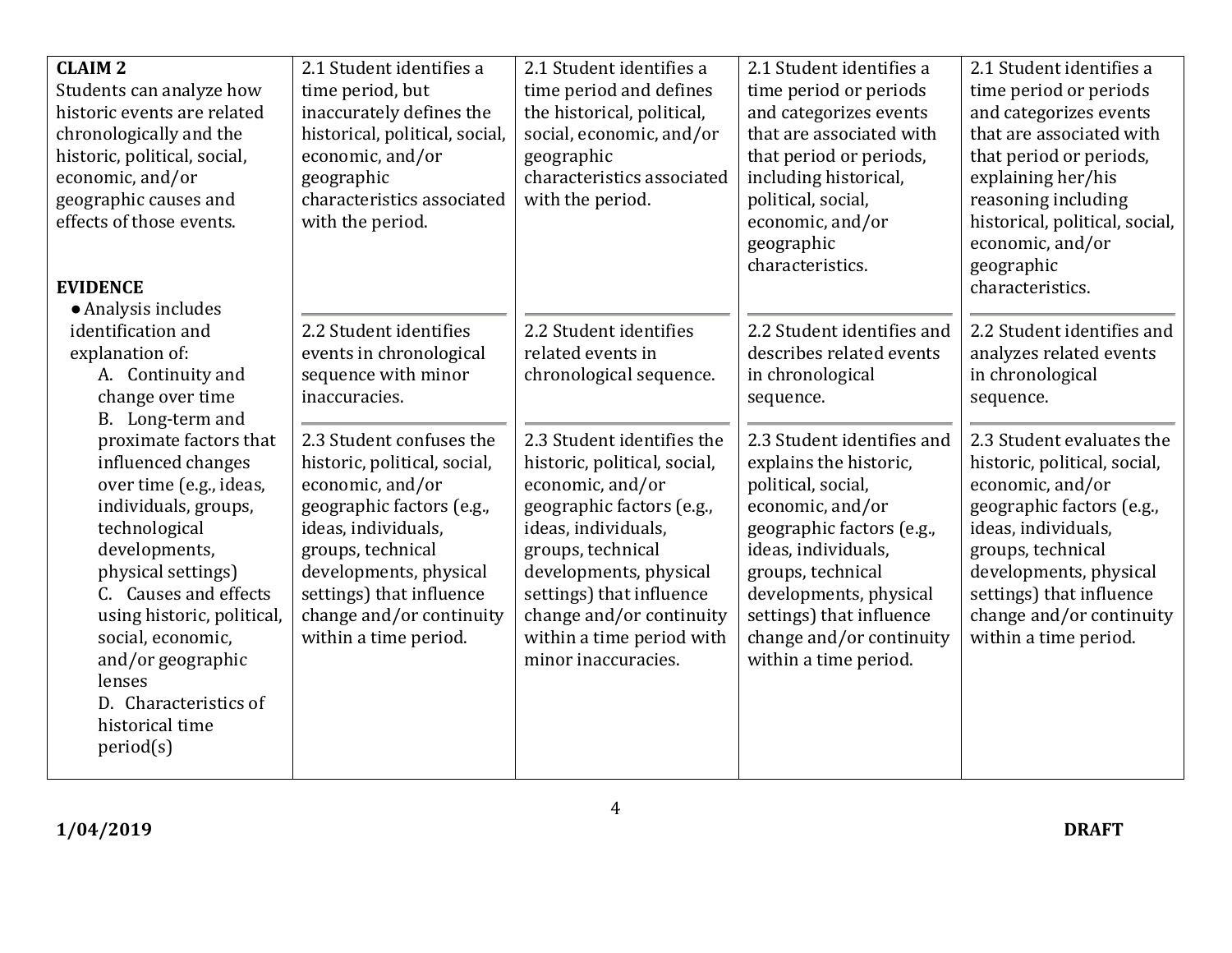| E. Turning points and<br>their impact | 2.4 Student defines the<br>concept of a turning<br>point.                                                                          | 2.4 Student defines the<br>concept of a turning<br>point and identifies a<br>specific turning point.                                                                                                                  | 2.4 Student identifies a<br>specific turning point and<br>provides evidence of<br>subsequent changes.                                                                     | 2.4 Student identifies a<br>specific turning point,<br>provides evidence of<br>subsequent changes, and<br>evaluates the significance<br>of those changes.                                                            |
|---------------------------------------|------------------------------------------------------------------------------------------------------------------------------------|-----------------------------------------------------------------------------------------------------------------------------------------------------------------------------------------------------------------------|---------------------------------------------------------------------------------------------------------------------------------------------------------------------------|----------------------------------------------------------------------------------------------------------------------------------------------------------------------------------------------------------------------|
|                                       | 2.5 Student confuses<br>cause and/or effect using<br>a single historic, political,<br>social, economic, and/or<br>geographic lens. | 2.5 Student distinguishes<br>between cause and effect<br>using a single historic,<br>political, social,<br>economic, and/or<br>geographic lens, as<br>appropriate.                                                    | 2.5 Student identifies<br>causes and effects for<br>events using historic,<br>political, social,<br>economic, and/or<br>geographic lenses, as<br>appropriate.             | 2.5 Student identifies and<br>explains causes and<br>effects for events in the<br>context in which they<br>occur, using historic,<br>political, social,<br>economic, and/or<br>geographic lenses, as<br>appropriate. |
|                                       | 2.6 Student confuses<br>short-term and/or long-<br>term causes and effects.                                                        | 2.6 Student identifies<br>short-term and long-term<br>causes and effects for<br>events, using historic,<br>political, social,<br>economic, and/or<br>geographic lenses as<br>appropriate, with minor<br>inaccuracies. | 2.6 Student analyzes<br>short-term and long-term<br>causes and effects using<br>historic, political, social,<br>economic, and/or<br>geographic lenses, as<br>appropriate. | 2.6 Student analyzes and<br>evaluates short-term and<br>long-term causes and<br>effects using multiple<br>disciplinary lenses, as<br>appropriate.                                                                    |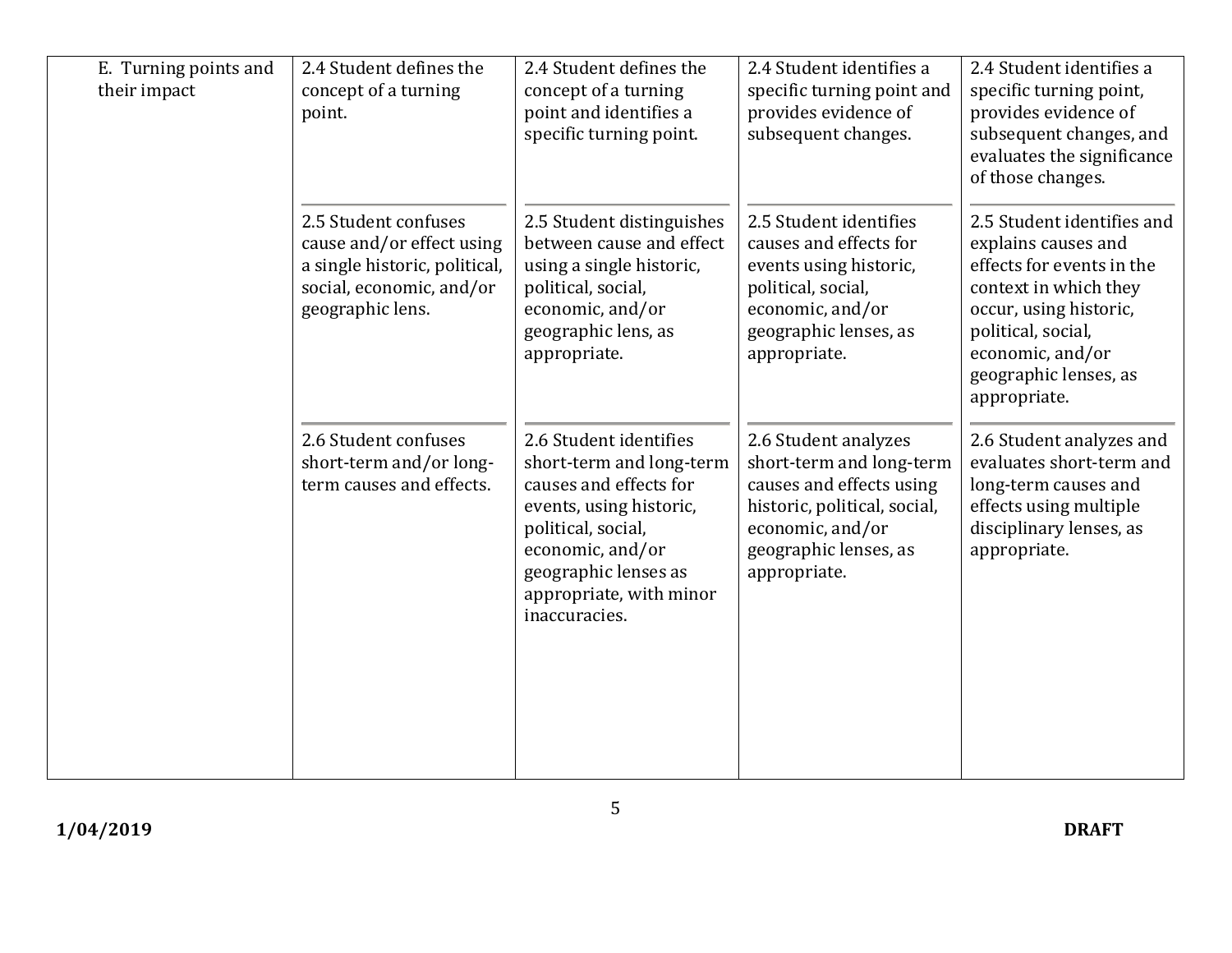| <b>CLAIM 3</b>                   | 3.1 Student places events   | 3.1 Student places issues | 3.1 Student describes      | 3.1 Student explains       |
|----------------------------------|-----------------------------|---------------------------|----------------------------|----------------------------|
| Students can analyze how         | in an inappropriate         | and events in the context | issues and events in the   | issues and events in the   |
| the context of time and          | context of time and place.  | of time and place with    | appropriate context of     | appropriate context of     |
| place affect discipline-         |                             | minor inaccuracies.       | time and place.            | time and place.            |
| specific (e.g., history, civics, |                             |                           |                            |                            |
| economics, and/or                | 3.2. Student identifies     | 3.2. Student identifies   | 3.2 Student identifies and | 3.2 Student identifies and |
| geography) issues and            | similarities or differences | similarities and          | explains similarities and  | analyzes similarities and  |
| events, and compare issues       | between issues, historical  | differences between       | differences between        | differences between        |
| and events across time and       | developments, and/or        | issues, historical        | issues, historical         | issues, historical         |
| place.                           | events in different         | developments, and/or      | developments, and/or       | developments, and/or       |
|                                  | geographic and cultural     | events in different       | events in different        | events in different        |
| <b>EVIDENCE</b>                  | contexts with               | geographic and cultural   | geographic and cultural    | geographic and cultural    |
| • Analysis includes:             | inaccuracies.               | contexts with minor       | contexts.                  | contexts.                  |
| A. Connection of                 |                             | inaccuracies.             |                            |                            |
| historical                       |                             |                           |                            |                            |
| developments to                  | 3.3 Student compares        | 3.3 Student compares      | 3.3 Student compares       | 3.3 Student compares       |
| specific circumstances           | issues or events, making    | issues or events, with    | and/or analyzes issues or  | and analyzes issues or     |
| of time and place                | errors and/or drawing       | minor inaccuracies.       | events with detail and     | events in depth and with   |
| Connection of<br>B <sub>1</sub>  | inaccurate conclusions.     |                           | accuracy.                  | accuracy.                  |
| historical                       |                             |                           |                            |                            |
| developments to                  |                             |                           |                            |                            |
| broader regional,                |                             |                           |                            |                            |
| national, or global              |                             |                           |                            |                            |
| processes and patterns           |                             |                           |                            |                            |
| (e.g., colonization,             |                             |                           |                            |                            |
| revolution,                      |                             |                           |                            |                            |
| constitutional change,           |                             |                           |                            |                            |
| expansion,                       |                             |                           |                            |                            |
| nationalism,                     |                             |                           |                            |                            |
| industrialization,               |                             |                           |                            |                            |
| urbanization,                    |                             |                           |                            |                            |
| sectionalism,                    |                             |                           |                            |                            |
| imperialism, social and          |                             |                           |                            |                            |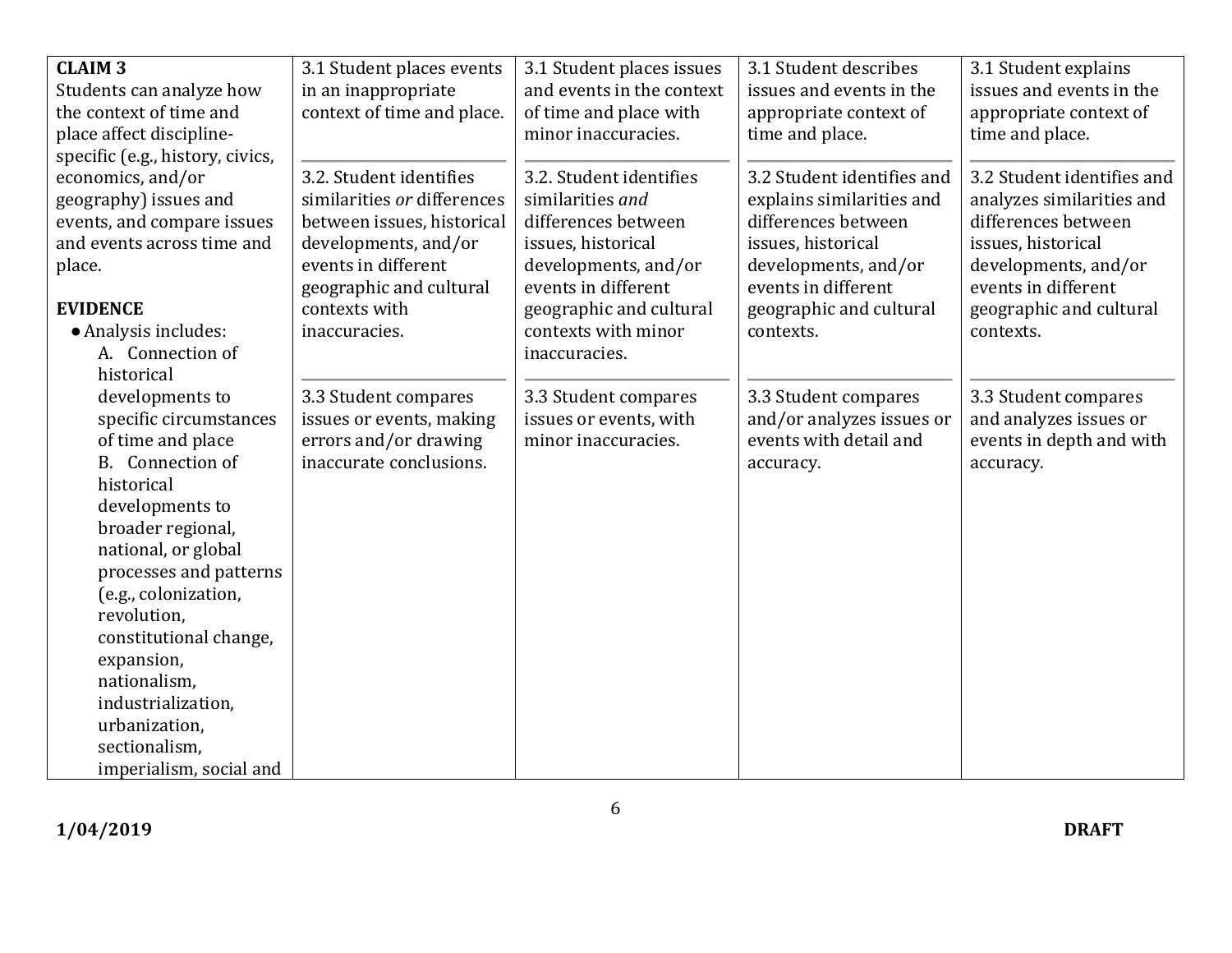| economic changes, and                          |  |  |
|------------------------------------------------|--|--|
| globalization) through                         |  |  |
| a historic, political,                         |  |  |
| social, economic,                              |  |  |
| and/or geographic                              |  |  |
| lens                                           |  |  |
| • Comparison includes:                         |  |  |
| Similarities and                               |  |  |
| differences between                            |  |  |
| events and                                     |  |  |
| perspectives through a<br>historic, political, |  |  |
| social, economic,                              |  |  |
| and/or geographic                              |  |  |
| lens                                           |  |  |
|                                                |  |  |
|                                                |  |  |
|                                                |  |  |
|                                                |  |  |
|                                                |  |  |
|                                                |  |  |
|                                                |  |  |
|                                                |  |  |
|                                                |  |  |
|                                                |  |  |
|                                                |  |  |
|                                                |  |  |
|                                                |  |  |
|                                                |  |  |
|                                                |  |  |
|                                                |  |  |
|                                                |  |  |
|                                                |  |  |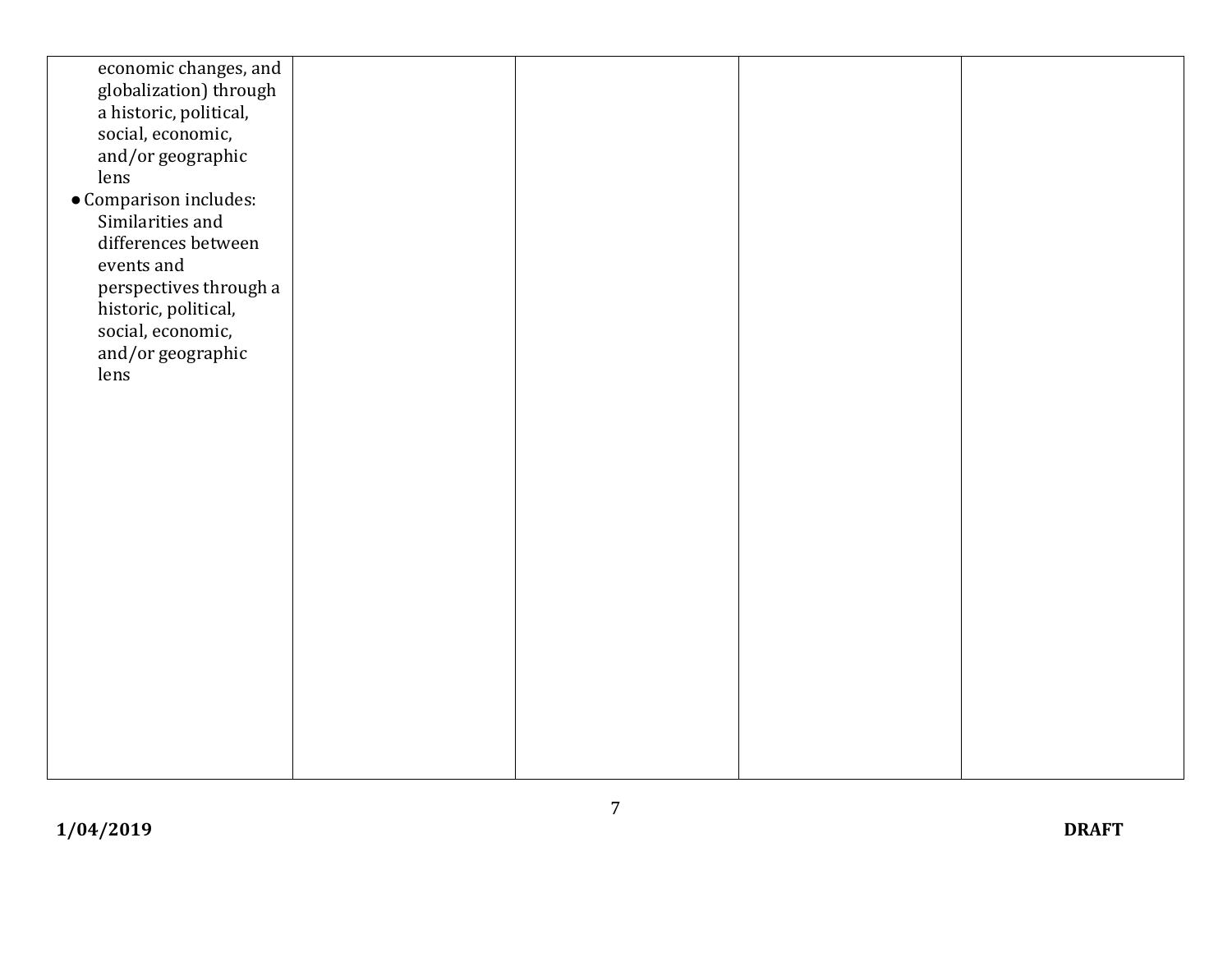| <b>CLAIM 4</b><br>Students can analyze<br>important constitutional<br>and civic issues in historic                                                                                                                                 | 4.1 Student partially<br>identifies an issue with<br>some inaccuracies.                                                                           | 4.1 Student identifies and<br>describes an issue with<br>minor inaccuracies.                                                                       | 4.1 Student identifies and<br>summarizes an issue.                                                                                                                                                 | 4.1 Student identifies and<br>effectively explains an<br>issue in depth.                                                                                                                                     |
|------------------------------------------------------------------------------------------------------------------------------------------------------------------------------------------------------------------------------------|---------------------------------------------------------------------------------------------------------------------------------------------------|----------------------------------------------------------------------------------------------------------------------------------------------------|----------------------------------------------------------------------------------------------------------------------------------------------------------------------------------------------------|--------------------------------------------------------------------------------------------------------------------------------------------------------------------------------------------------------------|
| and present settings,<br>various attempts to address<br>those issues, including<br>possible alternate courses<br>of action, and discuss, or<br>when applicable,<br>demonstrate an informed<br>course of action.<br><b>EVIDENCE</b> | 4.2 Student incompletely<br>researches an issue with<br>minimal and/or<br>inaccurate detail and<br>support and may confuse<br>causes and effects. | 4.2 Student minimally<br>researches an issue and<br>describes the historic<br>and/or contemporary<br>causes or effects with<br>minor inaccuracies. | 4.2 Student researches an<br>issue and applies<br>disciplinary lenses to<br>explain the historic<br>and/or contemporary<br>causes and effects, with<br>supporting arguments<br>and details.        | 4.2 Student researches an<br>issue and applies<br>disciplinary lenses to<br>analyze the historic<br>and/or contemporary<br>causes and effects with<br>supporting arguments<br>and significant detail.        |
| • Analysis includes<br>A. Identification and<br>explanation of<br>important civic and<br>constitutional issues<br>Summary of<br>Β.<br>evidence using<br>disciplinary lenses<br>(e.g., historic, political,<br>social, economic,    | 4.3 Student identifies a<br>course of action with<br>inaccuracies and limited<br>detail.                                                          | 4.3 Student describes a<br>course of informed action<br>noting some<br>consequences.                                                               | 4.3 Student explains<br>various courses of<br>informed action, noting<br>relevant individuals,<br>groups, and/or roles of<br>vested interests, and the<br>long- and/or short-term<br>consequences. | 4.3 Student evaluates<br>various courses of<br>informed action in depth,<br>noting relevant<br>individuals, groups,<br>and/or roles of vested<br>interests, and the long-<br>and short-term<br>consequences. |
| and/or geographic) to<br>evaluate the issue(s)<br>Identification and<br>C.<br>explanation of<br>questions related to<br>the issue $(s)$ or the<br>$course(s)$ of action<br>Connection of the<br>D.<br>$issue(s)$ to civic action   | 4.4 Student describes<br>how a course of action<br>was effective or<br>ineffective with<br>inaccuracies and in<br>limited detail.                 | 4.4 Student explains how<br>a course of action was<br>effective in addressing a<br>civic or constitutional<br>issue in limited detail.             | 4.4 Student discusses the<br>extent to which various<br>courses of action were<br>effective in addressing a<br>historic and/or current<br>civic or constitutional<br>issue in detail.              | 4.4 Student analyzes the<br>extent to which various<br>courses of action were<br>effective in addressing a<br>historic and/or current<br>civic or constitutional<br>issue with substantial<br>detail.        |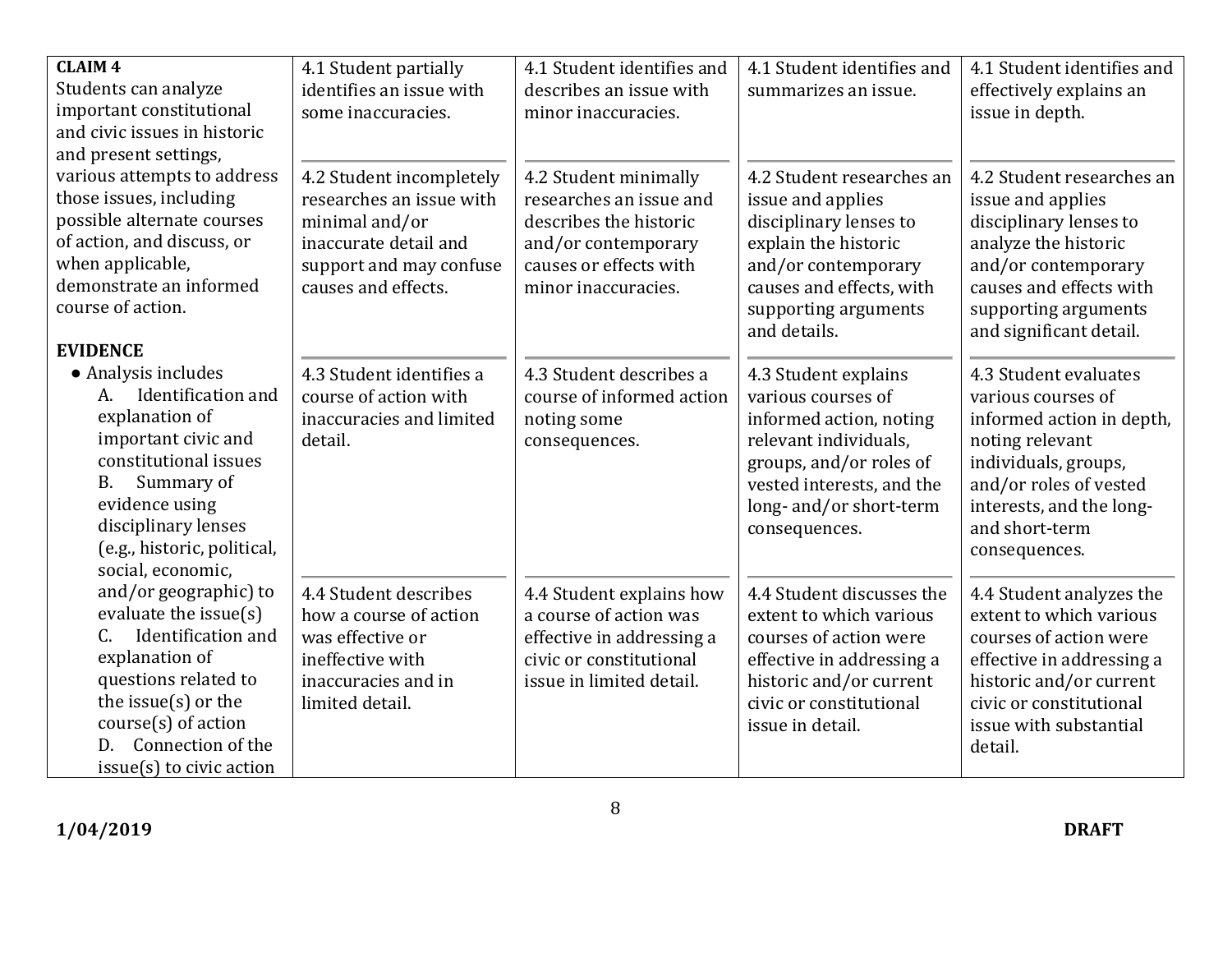| Identification and<br>E.<br>explanation of the<br>$course(s)$ of action to<br>address the issue $(s)$ at<br>a local, state, national,<br>and/or                                                                                                           | 4.5 Student describes a<br>course of action that<br>demonstrates civic<br>responsibility in<br>historical or present<br>settings with little depth                                                                                          | 4.5 Student explains a<br>course of action that<br>demonstrates civic<br>responsibility in<br>historical or present<br>settings with little depth                                                                                                | 4.5 Student discusses<br>various courses of action<br>that demonstrate civic<br>responsibility in<br>historical or present<br>settings with some depth.                          | 4.5 Student evaluates<br>various courses of action<br>that demonstrate civic<br>responsibility in<br>historical or present<br>settings in depth.                                              |
|-----------------------------------------------------------------------------------------------------------------------------------------------------------------------------------------------------------------------------------------------------------|---------------------------------------------------------------------------------------------------------------------------------------------------------------------------------------------------------------------------------------------|--------------------------------------------------------------------------------------------------------------------------------------------------------------------------------------------------------------------------------------------------|----------------------------------------------------------------------------------------------------------------------------------------------------------------------------------|-----------------------------------------------------------------------------------------------------------------------------------------------------------------------------------------------|
| interdependent-global<br>level<br><b>Evaluation of</b><br>$F_{\rm{r}}$<br>consequences<br>(benefits and costs) of<br>taking action to<br>address the issue $(s)$<br>• Discussion and<br>demonstration includes:<br>Evidence of<br>A.<br>proposing and/or  | and with inaccuracies.<br>4.6 Student describes<br>citizens' rights, roles,<br>and/or responsibilities<br>through weak<br>development of an<br>argument/presentation/<br>project on historic<br>and/or current events<br>with inaccuracies. | and few inaccuracies.<br>4.6 Student explains<br>citizens' rights, roles,<br>and/or responsibilities<br>through limited<br>development of an<br>argument/presentation/<br>project on historic<br>and/or current events<br>with few inaccuracies. | 4.6 Student discusses<br>citizens' rights, roles,<br>and/or responsibilities<br>through developing an<br>argument/presentation/<br>project on historic<br>and/or current events. | 4.6 Student evaluates<br>citizens' rights, roles,<br>and/or responsibilities<br>through developing a<br>convincing argument/<br>presentation/project on<br>historic and/or current<br>events. |
| carrying out the<br>recommended course<br>of action to address<br>the issue $(s)$<br>Participation in<br><b>B.</b><br>activities (e.g., debate,<br>negotiation, editorials,<br>raising awareness,<br>influencing others)<br>that focus on the<br>issue(s) | 4.7 Student proposes<br>and/or takes action that<br>does not relate to an<br>issue and information<br>gathered.                                                                                                                             | 4.7 Student proposes<br>and/or takes informed<br>action in the local, state,<br>national, and/or global<br>community,<br>demonstrating civic<br>responsibility.                                                                                  | 4.7 Student proposes<br>and/or takes informed<br>action in the local, state,<br>national, and/or global<br>community,<br>demonstrating civic<br>responsibility.                  | 4.7 Student proposes<br>and/or takes informed<br>action in the local, state,<br>national, and/or global<br>community,<br>demonstrating civic<br>responsibility.                               |
| Reflection on<br>C.<br>consequences (the<br>benefits and costs) of<br>the course(s) of action<br>taken                                                                                                                                                    |                                                                                                                                                                                                                                             |                                                                                                                                                                                                                                                  |                                                                                                                                                                                  |                                                                                                                                                                                               |